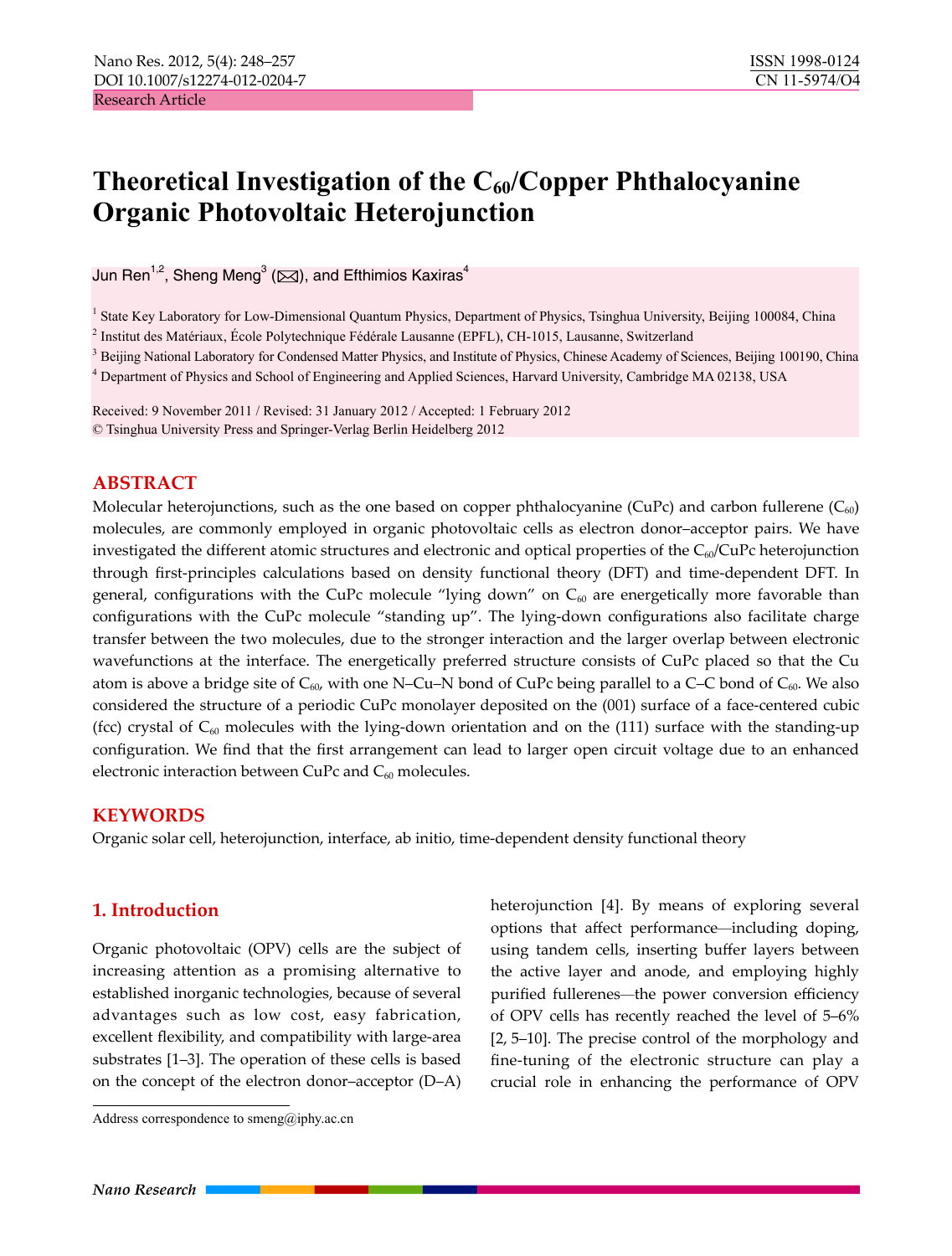cells [11]. Accordingly, a detailed understanding of the atomic-scale features of the heterojunction interface and their effects on the electronic and optical properties are of paramount importance in improving the stability and efficiency of these devices.

In high efficiency devices, a common choice is to use copper phthalocyanine (CuPc) as a p-type molecular semiconductor and carbon fullerenes  $(C_{60})$  as an n-type semiconductor, for the electron donor and electron acceptor components, respectively. The molecular orientation of CuPc on  $C_{60}$  [12, 13], the corresponding band alignment [14, 15], and the ultrafast charge transfer at the  $CuPc/C_{60}$  interface [16] have been extensively investigated from the experimental point of view, but the atomic structure and the interaction between CuPc and the  $C_{60}$  thin film are not well understood at the atomic scale. In particular, the molecular arrangement of CuPc on  $C_{60}$ , which determines the charge transfer at the interface, is still unclear.

The stabilities of the lying-down and the standing-up configurations of CuPc on  $C_{60}$  depend on coverage. At low coverage, namely a fraction of a monolayer of CuPc, when the CuPc molecules are deposited on a Au(111) surface covered by a monolayer of  $C_{60}$ , they prefer to lie flat on the surface [13], because of the larger contact area and the stronger electronic interaction between CuPc and  $C_{60}$  molecules. This is also the case for the structure of CuPc molecules on graphite [17], Ag(111) [12, 18], Cu(111) [19], and TiO<sub>2</sub>(011)-(2  $\times$  1) surfaces [20]. In addition, CuPc molecules adopt a square lattice pattern in a lying-down configuration when deposited on the  $C_{60}/M_0S_2$  system [21]. At high coverage, namely a monolayer or more of CuPc, adsorption of CuPc on  $C_{60}/Ag(111)$  leads to a thin film in which the CuPc molecules assume a standing-up configuration on top of the  $C_{60}$  monolayer [12], because of the stronger interaction between CuPc molecules and the weaker interaction between CuPc and  $C_{60}$ . The difference between the lying-down and standing-up orientations of the CuPc molecules depends on the strength of the interaction between the molecules and the interaction of each molecule with the surface. The arrangement of molecules on the CuPc layer also depends strongly on whether the molecular CuPc and  $C_{60}$  lattices are commensurate or not. Scanning tunneling microscopy (STM) images indicate that a  $C_{60}$  monolayer forms a hexagonal lattice on the

Si(111)-( $7 \times 7$ ) surface, and a square lattice with a  $c(4 \times 4)$  ordering on the Si(100)-(2  $\times$  1) surface [22]. The nearest neighbor distances between C<sub>60</sub> molecules are 10.2 Å and 10.9 Å for the hexagonal and square lattices, respectively, while in crystalline  $C_{60}$ , the nearest neighbor distance is 10.02 Å [23]. These comparisons suggest a better fit of the  $C_{60}$  monolayer on the Si(111)-(7  $\times$  7) surface than on the Si(100)-(2  $\times$  1) surface. These considerations are useful in choosing the right substrate for the deposition of a CuPc layer on top of an ordered layer of  $C_{60}$  molecules for the formation of the heterojunction.

In the present work, we present a theoretical investigation of the atomic structure and the resulting electronic and optical properties of the  $CuPc/C_{60}$ molecular complexes in various configurations. We use first-principles calculations based on density functional theory (DFT) and time-dependent DFT (TDDFT). After optimizing the atomic structures, we find that the CuPc molecule prefers to lie on the  $C_{60}$  molecule with the Cu atom above a bridge site of  $C_{60}$  so that one N–Cu–N bond is parallel to a C–C bond of  $C_{60}$ , with standing-up configurations generally being higher in energy. In addition, the lying-down configurations exhibit a stronger electron polarization effect at the  $CuPc/C<sub>60</sub>$ interface and 0.3 eV higher open circuit voltage than the standing-up orientations. The electronic and optical properties are also distinct in the two different types of molecular arrangement. Using the energetically favored structures of the  $CuPc/C_{60}$  complex, we extend our investigations to the simulation of the  $CuPc/C<sub>60</sub>$ thin film heterojunction, by considering two types of arrangements, namely a  $CuPc/C_{60}$  (001) structure with CuPc molecules in lying-down configuration, and a  $CuPc/C_{60}$  (111) structure with CuPc molecules in standing-up configuration. Based on results from these model systems, we predict that the former type of heterojunction will exhibit a higher efficiency for charge transfer due to the stronger electronic interaction, which can lead to larger open circuit voltage in the photovoltaic device.

#### **2. Computational methods**

Our theoretical study is based on first-principles calculations in the framework of DFT. We used

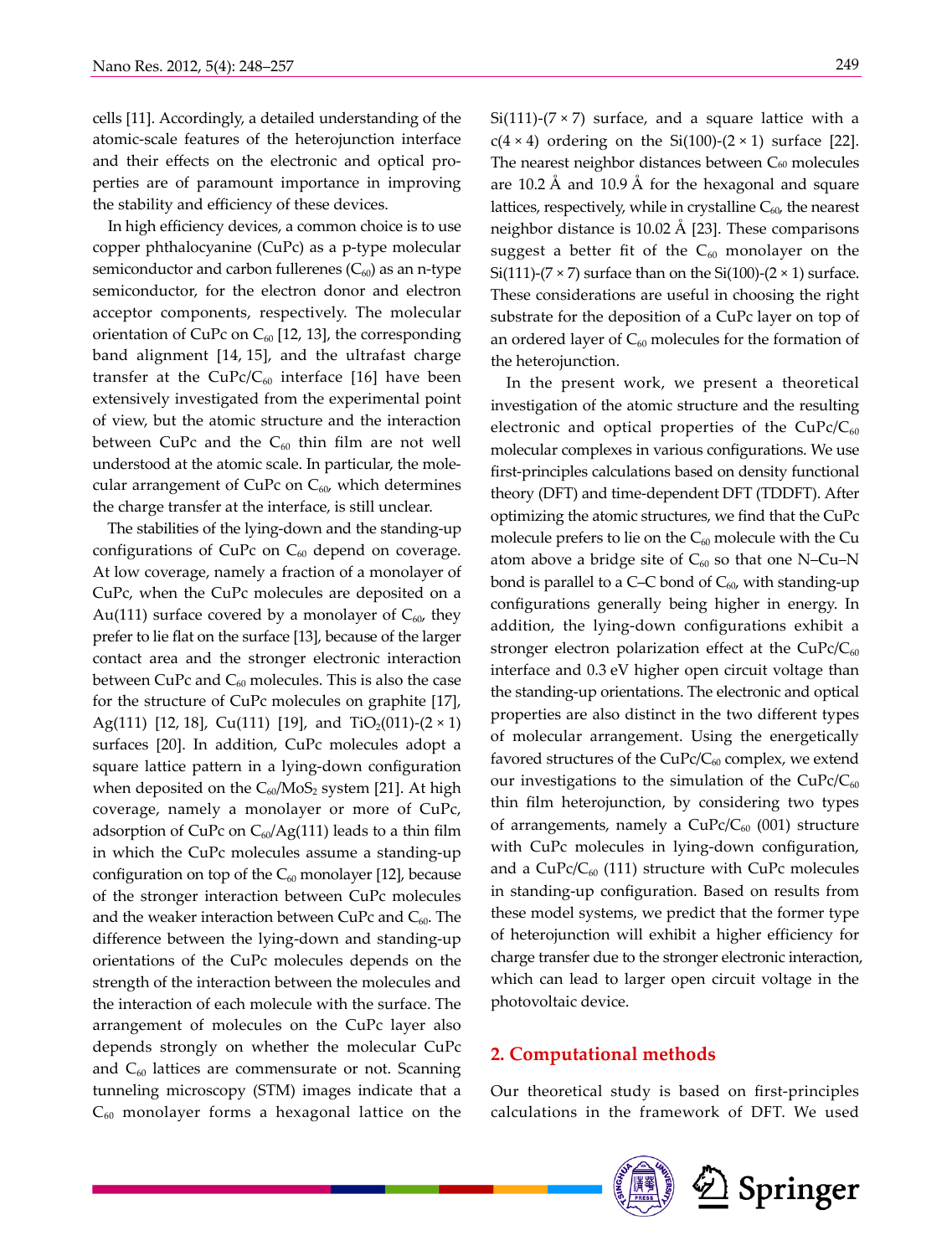pseudopotentials of the Troullier–Martins type [24] to model the atomic cores, the Ceperley–Alder form of the local density approximation (LDA) as the exchangecorrelation functional [25], and a local basis set of double-*ζ* polarized orbitals (13 orbitals for C and N, and 5 orbitals for H) as implemented in the SIESTA code [26]. We also used van der Waals-density functionals (vdW-DF) of the Lunqvist–Langreth type for typical bonding configurations [27], because vdW forces dominate the interaction between the two molecular components. An auxiliary real space grid equivalent to a plane-wave cutoff of 120 Ry and the *Γ* point was used to optimize the geometry. In addition, spin polarization of electronic orbitals was taken into account. For geometry optimization, structures were allowed to fully relax until forces on the atoms were smaller in magnitude than 0.04 eV/Å. The basis set superposition error (BSSE) was excluded when calculating the binding energies. For optical absorbance spectrum calculations within TDDFT in the linear response regime [28], we used 6107 steps in time to propagate the wavefunctions with a time step of  $3.4 \times 10^{-3}$  fs, which gives an energy resolution of 0.1 eV. The perturbing external electric field was 0.1 V/Å.

For the  $CuPc/C_{60}$  thin film periodic structures, we considered two kinds of supercells composed of a monolayer of fullerene and CuPc molecules with a separating vacuum layer exceeding 10 Å. For the lyingdown molecular orientation, we adopted a square lattice with lattice constant  $14.17 \text{ Å}$  to simulate the  $CuPc/C_{60}$  (001) system, in a unit cell containing two  $C_{60}$ molecules and one CuPc molecule. For the standing-up orientation, a hexagonal lattice with lattice constant 10.02 Å was chosen to simulate the CuPc/C<sub>60</sub> (111) system, in a unit cell that contains one  $C_{60}$  and one CuPc molecule.

## **3. Results and discussion**

#### **3.1 CuPc/C<sub>60</sub> molecular complex**

We begin by considering the different molecular complexes composed of a single CuPc and a  $C_{60}$  molecule. We define the adsorption site as the projection of the central Cu atom of CuPc on the  $C_{60}$  structure. We investigated four different adsorption sites for CuPc lying down on  $C_{60}$ , including the center of a hexagon (labeled *L*h), a C atom of a hexagon with the hexagon parallel to the CuPc plane  $(L_c)$ , the bridge site  $(L_b)$ between two C atoms, and a C atom at the apex of two hexagons and one pentagon (*L*a). We also considered two standing-up configurations: in the first, the center of CuPc is directly above the center of a  $C_{60}$  hexagon (labeled  $S_h$ ) while in the second it is directly above the bridge site between two C atoms of  $C_{60}$  ( $S_b$ ). All these configurations are shown in Figs. 1(a)–1(f). The binding energies and salient structural features of the optimized geometries for these configurations are given in Table 1.



Figure 1 Different configurations for CuPc adsorption on a C<sub>60</sub> surface:  $L<sub>h</sub>$ ,  $L<sub>c</sub>$ ,  $L<sub>b</sub>$ , and  $L<sub>a</sub>$  represent the distinct lying-down orientations;  $S_h$  and  $S_h$  represent the standing-up orientations. A top view (above dashed line) and side view (below dashed line) are shown for each configuration. C, H, N and Cu atoms in CuPc are denoted as green, white, blue and orange spheres, respectively. Only the bonds between C atoms in  $C_{60}$  are shown as grey lines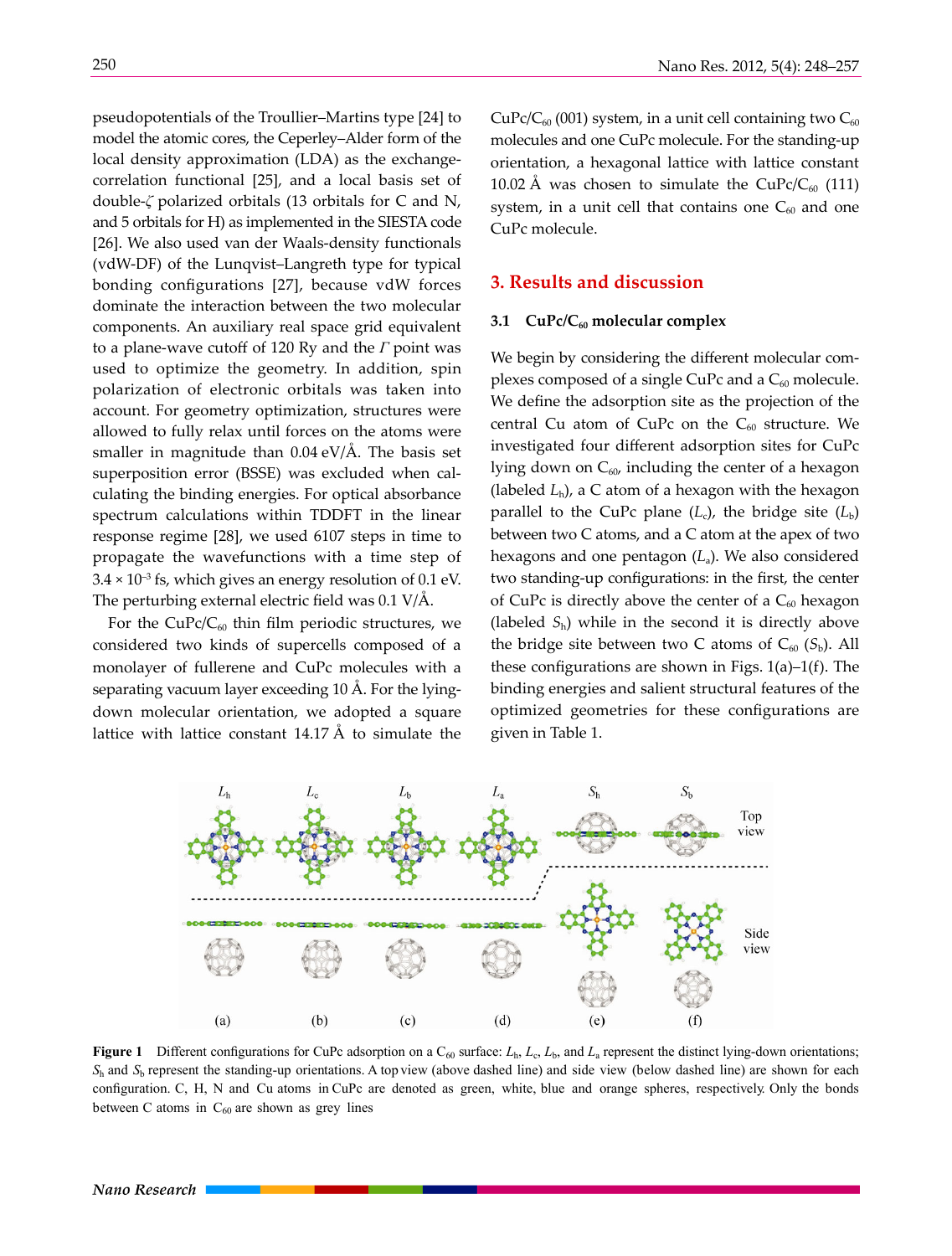| vdW contribution to the energy and forces (see text for details) |             |              |                        |                         |  |  |  |  |
|------------------------------------------------------------------|-------------|--------------|------------------------|-------------------------|--|--|--|--|
| Geometry                                                         | $E_{\rm h}$ | $E'_{\rm b}$ | $d_{\text{Pc-C}_{60}}$ | $d'_{\text{Pc-C}_{60}}$ |  |  |  |  |
| L <sub>h</sub>                                                   | $-0.27$     |              | 3.04                   |                         |  |  |  |  |
| $L_{\rm c}$                                                      | $-0.33$     |              | 2.98                   |                         |  |  |  |  |
| $L_{\rm b}$                                                      | $-0.37$     | $-0.65$      | 2.64                   | 2.94                    |  |  |  |  |
| $L_{\rm a}$                                                      | $-0.37$     | $-0.64$      | 2.59                   | 2.89                    |  |  |  |  |
| $S_{\rm h}$                                                      | $-0.11$     |              | 2.53                   |                         |  |  |  |  |
| $S_{\rm h}$                                                      | $-0.17$     | $-0.22$      | 2.36                   | 2.71                    |  |  |  |  |

**Table 1** Calculated binding energies (in eV) and adsorption height (in Å) of CuPc from  $C_{60}$  molecules for the various lying-down and standing-up configurations shown in Fig. 1. The quantities denoted by a prime correspond to calculations that include the vdW contribution to the energy and forces (see text for details)

The binding energies are defined as

$$
E_{\rm b} = (E_{\rm tot} - n (E_{C_{60}} + E_{\rm Pc})) / n \tag{1}
$$

where  $E_{\text{tot}}$ ,  $E_{C_{60}}$  and  $E_{\text{Pc}}$  are the total energy of the complex, the energy of the isolated  $C_{60}$  molecule, and the energy of gas-phase CuPc molecule, respectively; and  $n$  is the number of CuPc and  $C_{60}$  molecules in a unit cell. The binding energy denoted as  $E'_{\rm b}$  includes the vdW contribution, as described in the Computational methods section; all energies include the BSSE correction. The adsorption height  $d_{Pc-C_{60}}$  (and the corresponding value  $d'_{\text{Pc-C60}}$  which includes the vdW contribution to the forces), for the lying-down configurations, corresponds to the distance from the Cu atom in CuPc to the closest atom in  $C_{60}$ , or the average of the distance to the closest set of C atoms, along the line connecting the center of  $C_{60}$  to the Cu atom. For the standing-up configurations, these distances correspond to the average distance of the H atoms on CuPc to the closest atoms on  $C_{60}$ , along the same line. As seen from these results, the lying-down configurations are energetically preferred over the standing-up ones. Inclusion of vdW energy and force contributions make the binding energies lower, as expected after taking into account additional attractive interactions, but make the distance between the two molecules larger, by ~0.3 Å. The lowest energy structure,  $L_{\rm b}$ , is the one in which the Cu atom of CuPc lies directly above the center of a C–C bond of  $C_{60}$ , with one N–Cu–N bond being parallel to the C–C bond of the  $C_{60}$  molecule. The two configurations in which the Cu atom of CuPc lies directly above a C atom of  $C_{60}$ , namely  $L_a$  and  $L_c$ , are very close in energy to  $L_b$ . Only

the configuration in which the Cu atom of CuPc lies directly above the center of a hexagonal ring of  $C_{60}$  has a significantly higher energy, by about 0.1 eV, and has the two molecules farther apart. A similar geometry is found for the  $ZnPC/C_{60}$  system [29].

The stability of these structures is determined by maximizing the atom-to-atom contact between the CuPc and  $C_{60}$  molecules. Since CuPc is a planar molecule while  $C_{60}$  is spherical, Cu (the center of CuPc) binding onto a flat hexagon of C<sub>60</sub> (configurations  $L<sub>h</sub>$ and *L*c) would have only this hexagon in effective good contact with CuPc. In contrast to this, placing the Cu atom of CuPc directly above the vertex C atom  $(L<sub>a</sub>)$  and the C–C bridge  $(L<sub>b</sub>)$  of C<sub>60</sub> maximizes the contact of CuPc with three or four aromatic rings, thus leading to larger binding energies. Moreover, the four-fold symmetry of CuPc would facilitate Cu binding on top of the C–C bridge with one N–Cu–N bond aligned with a C–C bond to maximize the close immediate contact of four aromatic rings with CuPc (shown in Fig. 1). This makes the  $L<sub>b</sub>$  configuration the most stable. As a result of these interactions, the lyingdown configurations are energetically preferred over the standing-up ones: the interaction energy is  $\sim$ 3 times larger in the former. To summarize, we note that the average atom-to-atom distance between CuPc and  $C_{60}$  is much smaller in the lying-down configurations than in the standing-up ones, namely, more atoms are within the effective van der Waals radii of the other molecule, resulting a larger effective contact area and stronger attraction between the two molecules.

To shed some light onto the nature of the interaction between CuPc and  $C_{60}$ , we calculated the corresponding charge density difference (CDD), ∆*ρ*, shown in Figs. 2(a) and 2(b), which gives clues as to the bonding character and charge redistribution after adsorption of a CuPc molecule on C<sub>60</sub>. The definition of Δ*ρ* is

$$
\Delta \rho = \rho_{\text{tot}} - \rho_{C_{60}} - \rho_{\text{Pc}} \tag{2}
$$

where  $\rho_{\text{tot}}$ ,  $\rho_{C_{60}}$ , and  $\rho_{\text{Pc}}$  are the charge densities of the molecular complex, the isolated  $C_{60}$ , and the CuPc molecule, respectively, with geometries fixed at the optimized ones in the complex. In general, the lyingdown configurations lead to more pronounced charge transfer between CuPc and  $C_{60}$  than in the case of the standing-up orientations. Specifically, in the lying-down

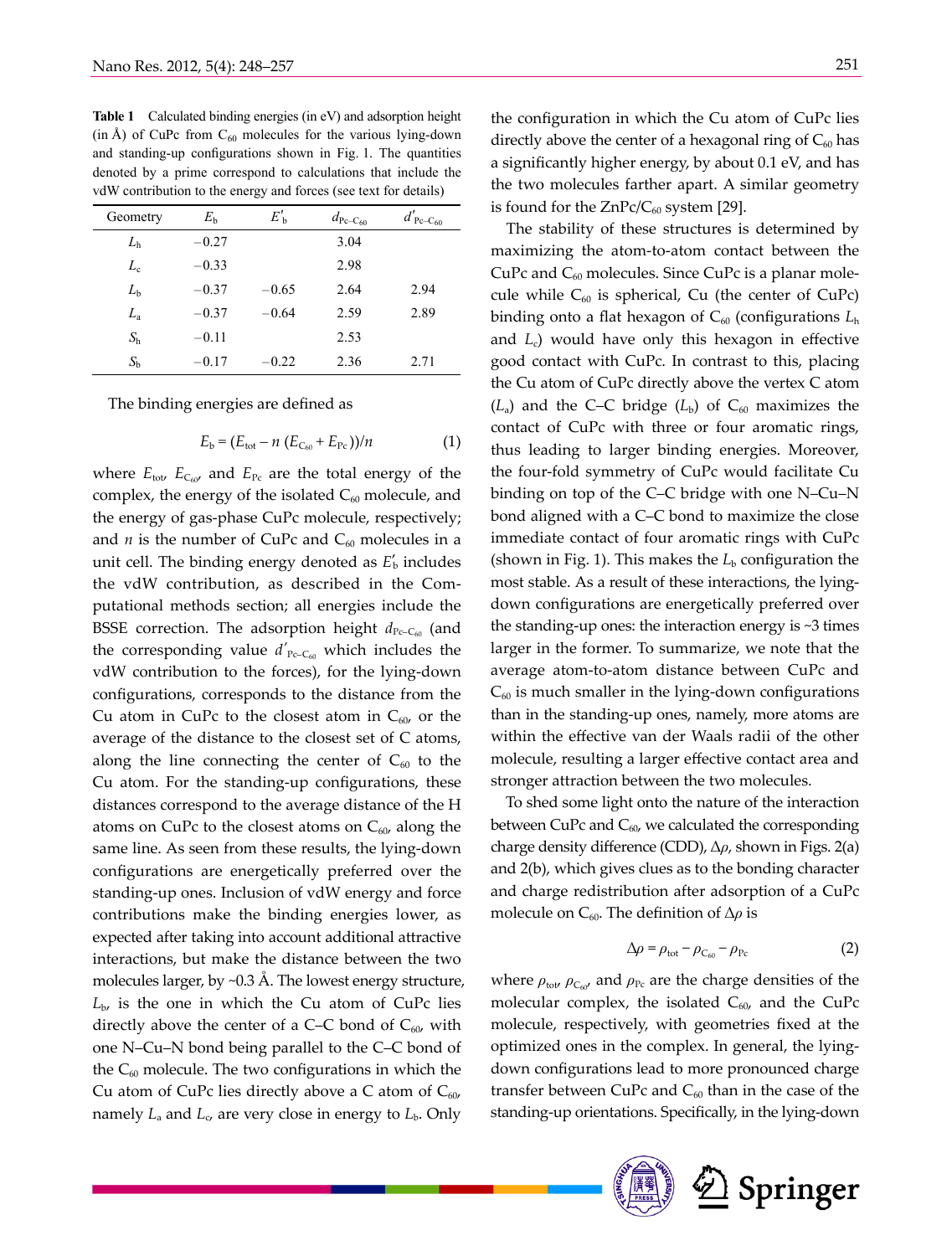orientation, more electrons accumulate in the region between the two molecules, especially for configurations  $L<sub>b</sub>$  and  $L<sub>a</sub>$ , than for the standing-up orientations, as seen in Figs.  $2(a)$  and  $2(b)$ .

To quantify these effects, we integrated the CDD on planes perpendicular to the line connecting the center of C60 to the Cu atom of CuPc (referred as the "*z*" direction), which gives the planar averaged CDD, ∆*ρz*,

$$
\Delta \rho_z = \int \rho(x, y, z) \, dx \, dy \tag{3}
$$

shown in Figs. 2(c) and 2(d). From the planar averaged CDD, it is clear that the CDD magnitude for the lyingdown molecular orientations is more than a factor of two larger than for the standing-up orientations, indicating stronger electron polarization for the lying-down configurations, which leads to enhanced electronic interaction between CuPc and  $C_{60}$ . We note that the CCD defined here may not directly account for charge transfer upon excitation, which is a complicated process involving many parameters including the excitation energy cost and electronic couplings. Here the CCD is linked to electronic coupling strength at



**Figure 2** Side view of the charge density difference for: (a) the lying-down  $CuPc/C_{60}$  configurations and (b) the standing-up geometries; constant  $\Delta \rho$  contour levels are at 0.03 e/Å<sup>3</sup>, with the blue and red clouds corresponding to regions of electron accumulation and depletion. The planar averaged charge density difference along the  $C_{60}$ -CuPc direction for: (c) the lying-down configurations and (d) the standing-up ones. The dashed vertical lines in (c) and (d) mark the regions occupied by the CuPc and the  $C_{60}$  molecules

the interface; larger values imply stronger electron interaction and polarization, which favors exciton dissociation and charge separation due to the presence of interface dipole. Precise determination of the charge transfer rate in excited states requires time-dependent simulations of excited states, which are currently being carried out.

In the context of OPV heterojunctions, it is of great interest to obtain the optical absorbance spectra of the various molecular arrangements. To this end, we concentrate on the two lowest-energy complexes, namely  $L<sub>b</sub>$  and  $S<sub>b</sub>$ , and compare their features to those of the individual molecules. The results are shown in Fig. 3. It is clear that both lying-down and standing-up configurations show two major absorbance bands, in the range 610–650 nm for the band labeled *Q* and 300–420 nm for the band labeled *B*. These are the same bands as those of the isolated CuPc molecule, with relatively small changes. Only one band of  $C_{60}$  lies in the range of the *B* band of CuPc, and its effect is to produce slight changes in the position of the *B* band peaks of CuPc, especially in the L<sub>b</sub> configuration. For a more detailed analysis, we fitted the calculated spectra in each case by a superposition of Lorentzian functions with their positions, heights, and widths as free parameters. The positions of the peaks obtained by this



**Figure 3** Optical absorption spectra of the isolated  $C_{60}$  (black) and CuPc (blue) molecules, and of the two most favorable complexes,  $L_b$  (red) and  $S_b$  (green), as calculated from TDDFT. The points in each case are the calculated values and the lines are fits of a superposition of Lorentzian functions with variable height, position and width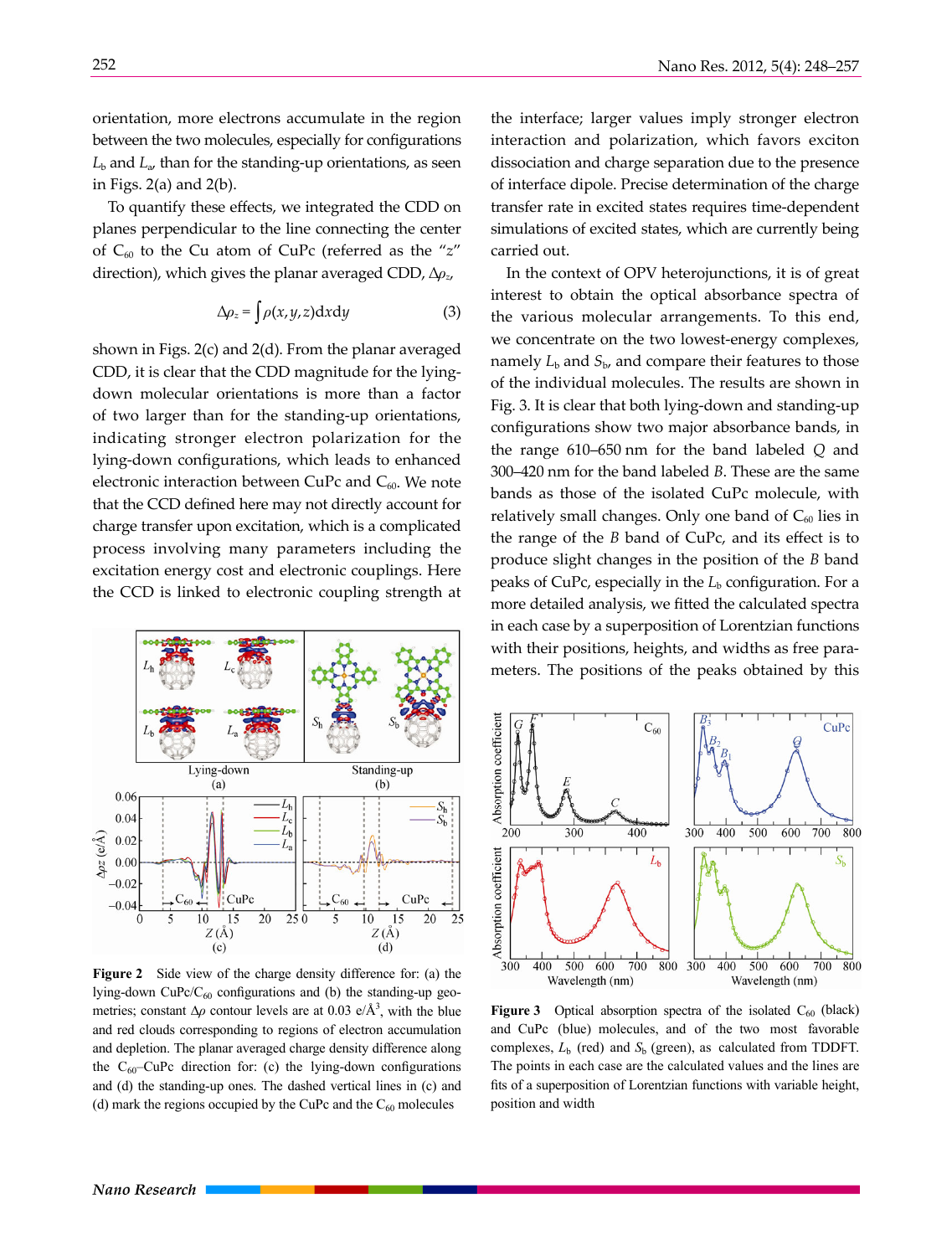procedure are given in Table 2; these results are in reasonable agreement with the primary peaks measured in UV-vis spectra for both isolated molecules [23, 30].

To elucidate the nature of the absorption peaks, we analyzed the electronic structure of the most stable configurations, namely  $L<sub>b</sub>$  and  $S<sub>b</sub>$ . The energy level diagram for  $L<sub>b</sub>$  is shown in Fig. 4, along with wavefunctions for representative states. In this  $CuPc/C_{60}$ complex, the highest fully occupied molecular orbital (HOMO) is localized on CuPc, while the lowest unoccupied molecular orbital (LUMO) is localized on  $C_{60}$ . The highest occupied and the lowest unoccupied states of CuPc are actually composed of a single-spin orbitals (SOMO and SUMO), which are identified by up and down arrows in Fig. 4 and are usually denoted as  $b_{1g}$  and  $b_{1g}$ , respectively. The respective fully occupied HOMO is a single  $a_{1u}$  level with two electrons, while the second unoccupied CuPc level is an  $e_{g}$  doublydegenerate state. The HOMO and LUMO states of  $C_{60}$ comprise five-fold degenerate, fully occupied states, and three-fold degenerate states, respectively; in  $CuPc/C_{60}$ , the five-fold degeneracy of the  $C_{60}$ -HOMO is broken due to lower symmetry, into a three-fold and a two-fold degenerate level. The gap between the CuPc-SOMO and the  $C_{60}$ -LUMO levels for the  $L_b$  configuration is 0.92 eV, consistent with the experimental result of 1.03 eV [14]. For the  $S_b$  configuration of the CuPc/C<sub>60</sub> complex, the overall arrangement of energy levels is the same, but the gap between occupied and unoccupied states is smaller, resulting from an approximately rigid translation of the CuPc energy levels to higher values relative to the  $C_{60}$  levels. Specifically, the gap between the CuPc-SOMO and the  $C_{60}$ -LUMO levels for

**Table 2** The main features in the optical absorption spectra of the  $C_{60}$  and CuPc molecules (in nm) in isolated form or within the  $CuPc/C<sub>60</sub>$  system in the lowest-energy lying-down  $(L_b)$  and standing-up  $(S_b)$  configurations

|                                      |      | C     | E              | F              | G     |
|--------------------------------------|------|-------|----------------|----------------|-------|
| $C_{60}$                             |      | 365   | 288            | 235            | 212   |
| (Exp. [31])                          |      | (330) | (270)          | (230)          | (210) |
|                                      | X    | Q     | B <sub>1</sub> | B <sub>2</sub> | $B_3$ |
| CuPc                                 |      | 620   | 397            | 357            | 327   |
| CuPc/C <sub>60</sub> :L <sub>b</sub> | 1230 | 634   | 395            | 367            | 330   |
| $CuPc/C_{60}:S_b$                    | 1550 | 627   | 398            | 360            | 329   |



Figure 4 Energy of individual electronic states of the CuPc/C<sub>60</sub> complex in the lying-down configuration  $L<sub>b</sub>$ . The vertical axis is the energy in eV, with individual levels denoted by horizontal bars, with blue for occupied and red for unoccupied levels. All states are occupied by a pair of opposite spin electrons, except for those denoted by an up or down arrow, indicating single-spin occupancy. Wavefunctions of representative levels are also shown, with blue and red clouds corresponding to positive and negative values. The states that correspond to the lowest unoccupied and highest occupied molecular or spin orbitals are labeled in each case. The vertical arrow indicates transitions that contribute to the *Q* band in optical absorption

the  $S<sub>b</sub>$  configuration is 0.63 eV, or 0.3 eV smaller than in the  $L<sub>b</sub>$  configuration, which indicates that a larger open circuit voltage would be obtained in the lyingdown configuration. Taking also into consideration the stronger coupling between CuPc and  $C_{60}$  and the larger electron polarization in the lying-down configuration, as discussed earlier, we conclude that this type of arrangement is more favorable for exciton dissociation at the  $Pc/C_{60}$  interface.



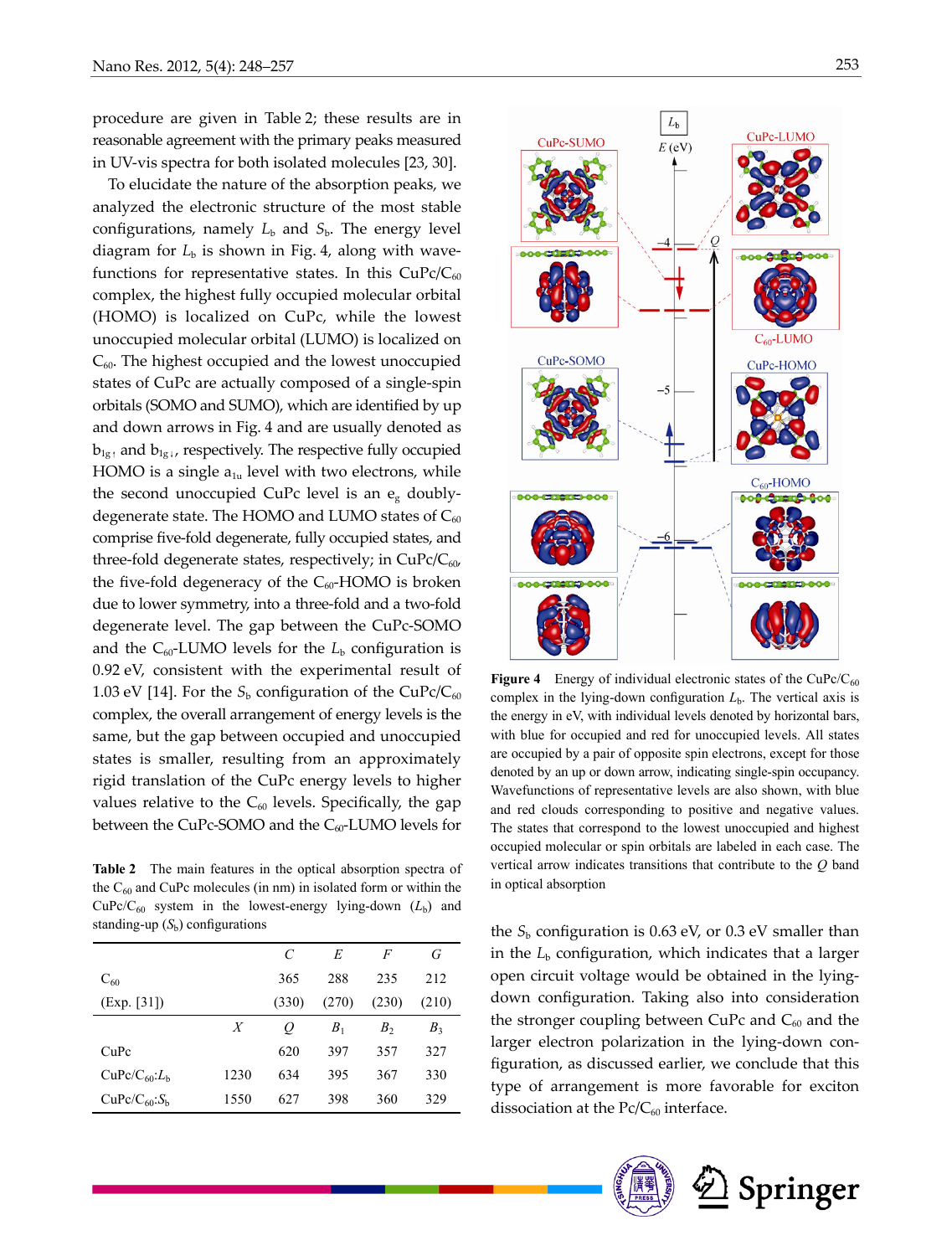It is worth pointing out that the lowest energy (highest wavelength) absorption band corresponding to the transition between the CuPc-SOMO and the  $C_{60}$ -LUMO states of the CuPc/ $C_{60}$  complex is around 1230 nm for  $L<sub>b</sub>$  and 1550 nm for  $S<sub>b</sub>$ . These features appear as weak shoulders in the calculated optical absorption spectra (not shown in Fig. 3) and are labeled the *X* band in Table 2, because they are extra bands due to the formation of the complex. However, these absorption bands would be difficult to detect in experiments, due to very small intensity. As a result, the bands labeled  $Q$  at 634 nm for the  $L<sub>b</sub>$  configuration and  $627$  nm for the  $S<sub>b</sub>$  configuration correspond to the electronic transition from the HOMO to the LUMO state of CuPc molecule, as indicated in Fig. 4.

#### **3.2 CuPc/C60 thin film heterojunction**

In the formation of the molecular heterojunction, the arrangement of the  $C_{60}$  monolayer on the substrate and the lattice mismatch between CuPc and  $C_{60}$  are critical factors that influence the CuPc molecular orientation on  $C_{60}$ . Recently, scanning tunneling microscopy images have revealed that CuPc molecules adopt a standing-up molecular orientation on a  $C_{60}$  monolayer deposited on Ag(111) [12]. It is clear that the  $C_{60}$  monolayer forms a close-packed hexagonal lattice, that is, the equivalent of a  $C_{60}(111)$  crystal surface, when deposited on Ag(111). Based on STM images [32],  $C_{60}$  forms an uniform close-packed hexagonal  $(2\sqrt{3} \times 2\sqrt{3})$  R30<sup>°</sup> structure, when deposited on Ag(111). The  $C_{60}$  spacing is 10 Å, which is the same as the spacing between molecules on the  $C_{60}$  face-centered cubic (fcc) (111) crystal surface. The large lattice mismatch between the CuPc monolayer with the lying-down molecular orientation and the  $C_{60}(111)$  surface precludes the possibility of the lying-down orientation for CuPc adsorption on this surface. Although the  $C_{60}(111)$ surface is the commonly observed plane in experiments, on the Si(100)-(2  $\times$  1) and MoS<sub>2</sub> substrate, C<sub>60</sub> molecules form a square lattice with *c*(4 × 4) ordering [21, 22], that is, a supercell of the  $C_{60}(001)$  surface. The  $C_{60}(001)$  surface offers a good chance for forming a CuPc monolayer on it with the lying-down orientation. Accordingly, we have investigated the possibility of creating a monolayer of CuPc on top of a  $C_{60}(100)$ 

layer in the lying-down configuration and on top of a  $C_{60}(111)$  layer in the standing-up configuration. Using the optimized structures of the  $CuPc/C_{60}$  molecular complexes  $(L_b$  and  $S_b)$ , we considered two kinds of supercells with periodic boundary conditions:

- $(i)$  For the lying-down molecular orientation, we adopted a square lattice with the lattice constant 14.17 Å to simulate the CuPc/C $_{60}(001)$  system, with each unit cell containing two  $C_{60}$  molecules and one CuPc molecule, as shown in Fig. 5(a).
- (ⅱ) For the standing-up orientation, we adopted a hexagonal lattice with lattice constant 10.02 Å to simulate the CuPc/C<sub>60</sub>(111) system. Only one C<sub>60</sub> and one CuPc molecule is included in each unit cell, as depicted in Fig. 5(b).



**Figure 5** Top view and side view of the geometry of the CuPc/ $C_{60}$ thin film heterojunction: (a) CuPc molecules deposited on the  $C_{60}(001)$  surface with the lying-down configuration, in a  $\sqrt{2} \times$  $\sqrt{2}$  pattern on the square lattice formed by the C<sub>60</sub> molecules; (b) CuPc molecules deposited on the  $C_{60}(111)$  surface with the standing-up configuration, in a  $1 \times 1$  pattern on the hexagonal lattice formed by the  $C_{60}$  molecules. The unit cell in each case is outlined by red lines

A vacuum layer for both configurations in excess of 10 Å is used to separate the molecular bilayers. The average height between the CuPc and  $C_{60}$  layers is 2.812 Å and 2.363 Å for the lying-down and standingup configurations, respectively, and the corresponding interaction energies between CuPc and  $C_{60}$  layers are −0.33 and −0.15 eV/ $C_{60}$  (these values include the BSSE correction, as in the case of the molecular complexes, but not the vdW contribution, which is computationally challenging for the larger unit cells of the periodic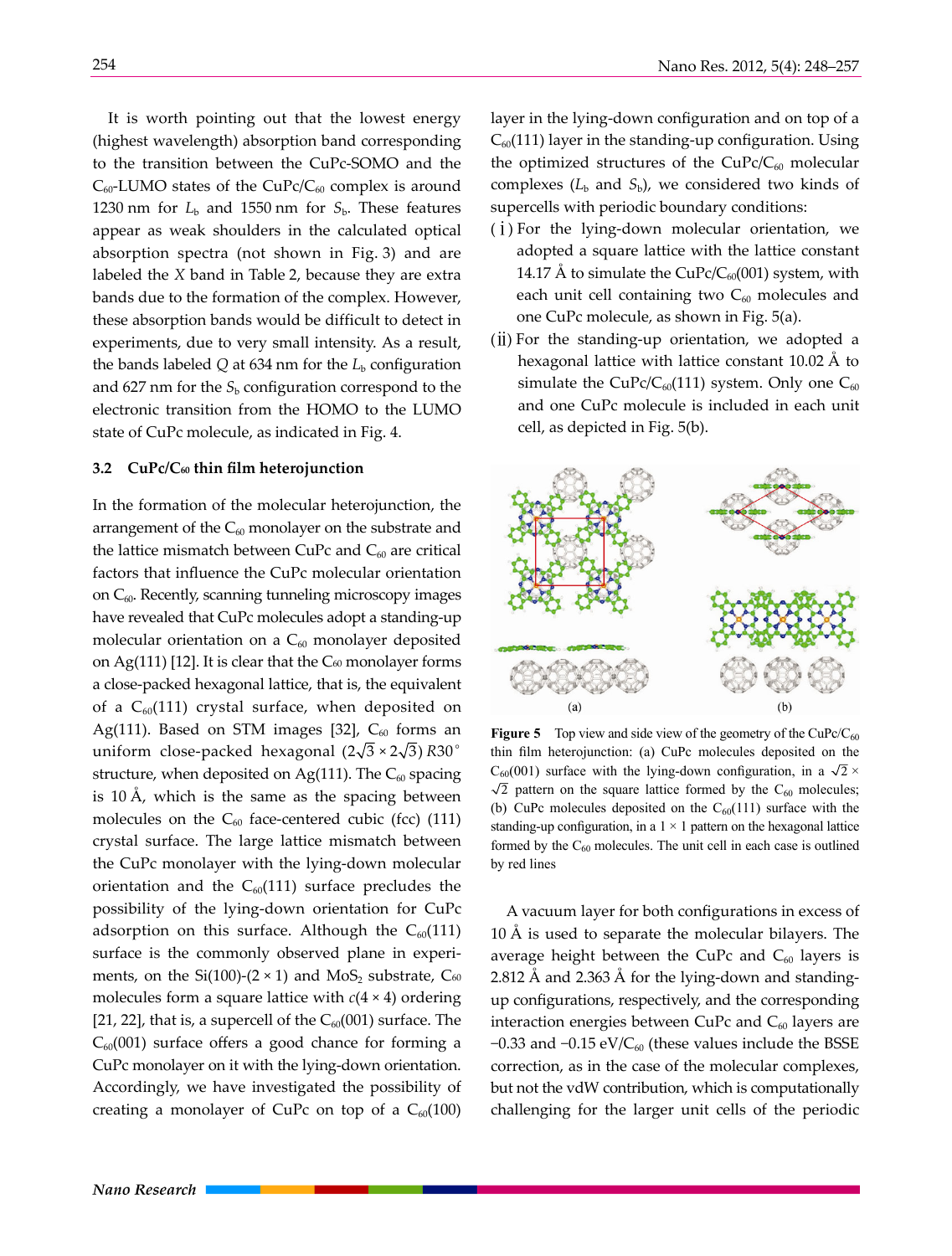structures). On  $C_{60}(001)$  the binding energy of the lying-down configuration is approximately two times larger than that of the standing-up configuration at low coverage, suggesting a more stable configuration of CuPc adsorption on the  $C_{60}(001)$  surface. This result is consistent with the trend of the stability for the isolated CuPc/ $C_{60}$  complex. On  $C_{60}(111)$  at a higher CuPc coverage, the standing-up configuration is much more stable when the high interaction energy between CuPc molecules  $(\sim 1 \text{ eV})$  is taken into account, which explains the experimental findings on  $C_{60}/Ag(111)$  [12].

Since the lying-down configuration has more advantages over the standing-up structure, we focus on the CuPc adsorption upon  $C_{60}(001)$  surface. The energy levels of this configuration are essentially the same as in the case of the molecular complex, the only significant difference being that there are twice as many  $C_{60}$ -derived states in the periodic structure which contains two  $C_{60}$  molecules per unit cell. Interaction between these molecules further breaks the symmetry and reduces the degeneracy of the corresponding electronic levels. Specifically, at the *Γ* point (the center of the Brilllouin zone) the valence band maximum is composed of the SOMO of CuPc, and the conduction band minimum consists of a group of six states, which are singly, doubly, doubly and singly degenerate, a result of breaking the symmetry of the two sets of three-fold degenerate  $C_{60}$  LUMO states. The energy difference between the band extrema, 0.86 eV, is also very close to the value for the molecular complex (0.93 eV). We conclude that optical excitations in the thin film arrangement should be very similar to those in the molecular complex, but the presence of a whole layer of  $C_{60}$  molecules would provide an easier pathway for electron transport after the excited electron has been transferred from the CuPc molecule to the nearest  $C_{60}$ , and therefore the electron-hole separation should be more effective.

# **4. Conclusions**

We have studied the atomic structure of an isolated CuPc adsorbed on a  $C_{60}$  molecule using first-principles calculations. Two classes of configurations, the lyingdown (in four arrangements labeled *L*h, *L*c, *L*b, and *L*a) and the standing-up orientation (in two arrangements labeled  $S_h$  and  $S_b$ ), were investigated. The energetically preferred structure is the *L*<sub>b</sub> orientation, which means that a CuPc molecule preferentially adsorbs on the bridge site of the  $C_{60}$  surface with one N–Cu–N bond parallel to a C–C bond of  $C_{60}$ . For the standing-up orientation, the bridge site is also the energetically favorable adsorption site for the CuPc molecule. The calculated planar averaged charge density differences suggest that the lying-down configurations are more likely to lead to exciton dissociation than the standingup configurations, because of the larger overlap of the wavefunctions at the  $CuPc/C_{60}$  interface and stronger electron polarization in the former structures. It is interesting that the different molecular orientations in the lying-down or the standing-up configuration do not significantly affect the position and the amplitude of the first absorption peak in the optical spectra.

Based on the investigation of the  $CuPc/C_{60}$  molecular complexes, including atomic structures, and electronic and optical properties, we proceeded to construct models for the heterojunction involving a full CuPc layer on a  $C_{60}$  monolayer. We used a square lattice of CuPc molecules lying down on the  $C_{60}$  (100) surface and a hexagonal lattice of CuPc molecules standing up on the  $C_{60}(111)$  surface. Both systems should be able to form experimentally, depending on the substrate on which the  $C_{60}$  layer is deposited (for example,  $Si(100)$  or  $MoS<sub>2</sub>$  for the (100) orientation and Ag(111) for the (111) orientation of the  $C_{60}$  surface). Our results show that the interaction between the two molecular layers is stronger in the  $CuPc/C_{60}(001)$ system than in the CuPc/C $_{60}(111)$  system. We conclude that the  $CuPc/C<sub>60</sub>(001)$  thin film heterojunction will exhibit better performance, in comparison to the  $CuPc/C<sub>60</sub>(111)$  system, because the former should have larger open circuit voltage and stronger electronic interaction between CuPc and  $C_{60}$ , leading to easier electron–hole dissociation.

### **Acknowledgements**

We thank Prof. M. Grätzel for helpful discussion. We acknowledge partial financial support from EPFL for J.R., and the National Science Foundation of China (No. 11074287), Ministry of Science and Technology (No. 2012CB921403), and the Hundred Talents program of Chinese Academy of Sciences for S.M.

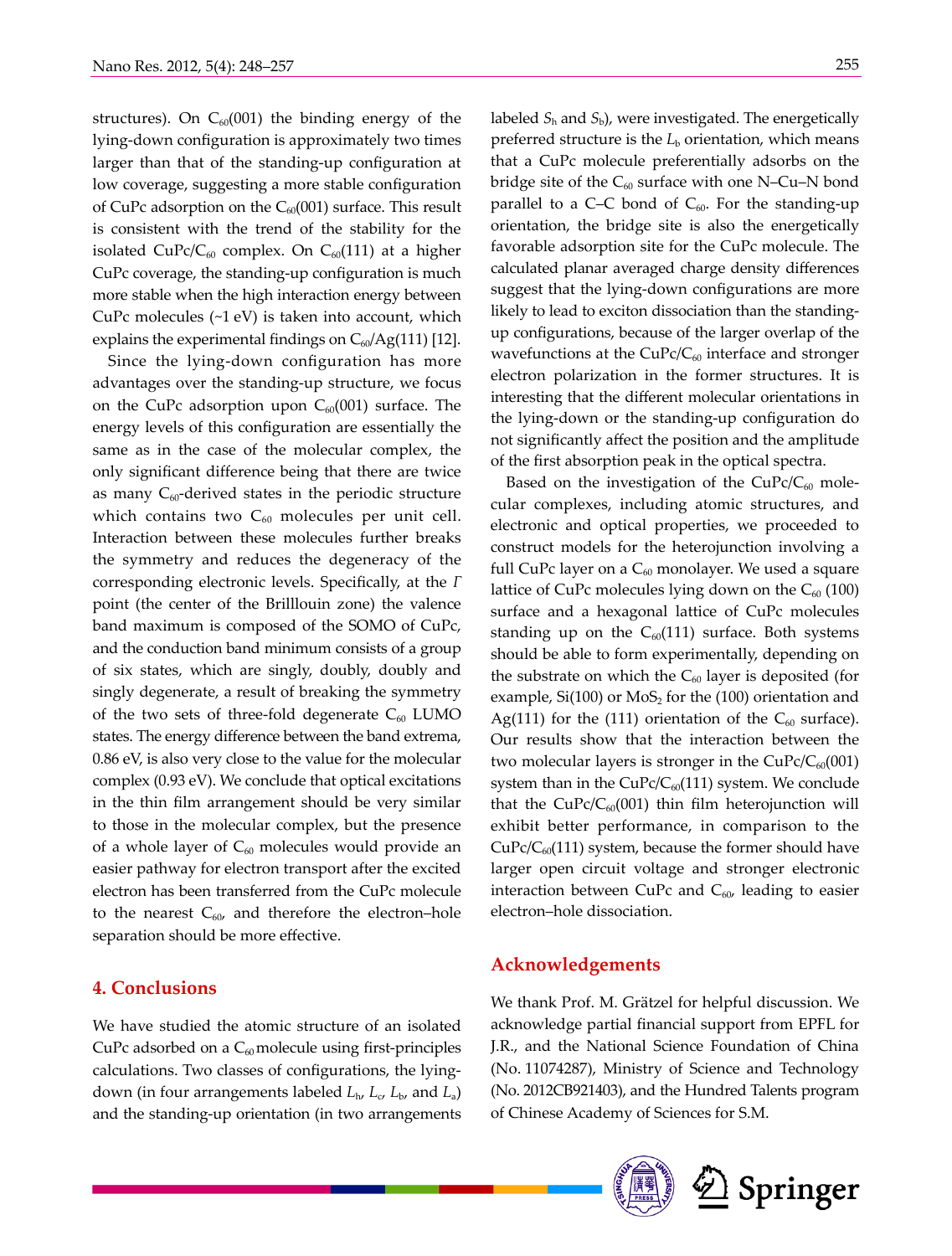## **References**

- [1] Hong, Z. R.; Maennig, B.; Lessmann, R.; Pfeiffer, M.; Leo, K.; Simon, P. Improved efficiency of zinc phthalocyanine/ $C_{60}$ based photovoltaic cells via nanoscale interface modification. *Appl. Phys. Lett.* **2007**, *90*, 203505.
- [2] Akaike, K.; Kanai, K.; Ouchi, Y.; Seki, K. Impact of groundstate charge transfer and polarization energy change on energy band offsets at donor/acceptor interface in organic photovoltaics. *Adv. Funct. Mater.* **2010**, *20*, 715–721.
- [3] Ichikawa, M.; Suto, E.; Jeon, H. G.; Taniguchi, Y. Sensitization of organic photovoltaic cells based on interlayer excitation energy transfer. *Org. Electron.* **2010**, *11*, 700–704.
- [4] Tang, C. W. Two-layer organic photovoltaic cell. *Appl. Phys. Lett.* **1986**, *48*, 183–185.
- [5] Chan, M. Y.; Lai, S. L.; Fung, M. K.; Lee, C. S.; Lee, S. T. Doping-induced efficiency enhancement in organic photovoltaic devices. *Appl. Phys. Lett*. **2007**, *90*, 023504.
- [6] Xue, J. G.; Uchida, S.; Rand, B. P.; Forrest, S. R. Asymmetric tandem organic photovoltaic cells with hybrid planar-mixed molecular heterojunctions. *Appl. Phys. Lett.* **2004**, *85*, 5757–5759.
- [7] Kim, J. Y.; Lee, K.; Coates, N. E.; Moses, D.; Nguyen, T. Q.; Dante, M.; Heeger, A. J. Efficient tandem polymer solar cells fabricated by all-solution processing. *Science* **2007**, *317*, 222–225.
- [8] Wang, E. G.; Wang, L.; Lan, L. F.; Luo, C.; Zhuang, W. L.; Peng, J. B.; Cao, Y. High-performance polymer heterojunction solar cells of a polysilafluorene derivative. *Appl. Phys. Lett*. **2008**, *92*, 033307.
- [9] Hiramoto, M.; Sakai, K. Efficient organic p-i-n solar cells having very thick codeposited i-layer composed of highly purified organic semiconductors. *Proc. of SPIE* **2008**, *7052*, 70520H.
- [10] Park, S. H.; Roy, A.; Beaupre, S.; Cho, S.; Coates, N.; Moon, J. S.; Moses, D.; Leclerc, M.; Lee, K.; Heeger, A. J. Bulk heterojunction solar cells with internal quantum efficiency approaching 100%. *Nat. Photonics* **2009**, *3*, 297–302.
- [11] Ray, A.; Goswami, D.; Chattopadhyay, S.; Bhattacharya, S. Photophysical and theoretical investigations on fullerene/ *phthalocyanine* supramolecular complexes. *J. Phys. Chem. A* **2008**, *112*, 11627–11640.
- [12] Huang, H.; Chen, W.; Chen, S.; Qi, D. C.; Gao, X. Y.; Wee, A. T. S. Molecular orientation of CuPc thin films on C60/Ag(111). *Appl. Phys. Lett*. **2009**, *94*, 163304.
- [13] Fendrich, M.; Wagner, T.; Stöhr, M.; Möller, R. Hindered rotation of a copper phthalocyanine molecule on C60:

Experiments and molecular mechanics calculations*. Phys. Rev. B* **2006**, *73*, 115433.

- [14] Zhou, Y. C.; Liu, Z. T.; Tang, J. X.; Lee, C. S.; Lee, S. T. Substrate dependence of energy level alignment at the donoracceptor interface in organic photovoltaic devices. *J. of Electron. Spectrosc. Relat. Phenom*. **2009**, *174*, 35–39.
- [15] Bernède, J. C.; Berredjem, Y.; Cattin, L.; Morsli, M. Improvement of organic solar cell performances using a zinc oxide anode coated by an ultrathin metallic layer. *Appl. Phys. Lett*. **2008**, *92*, 083304.
- [16] Dutton, G. J.; Jin, W.; Reutt-Robey, J. E.; Robey, S. W. Ultrafast charge-transfer processes at an oriented phthalocyanine/ $C_{60}$ interface. *Phys. Rev. B* **2010**, *82*, 073407.
- [17] Huang, Y. L.; Li, H.; Ma, J.; Huang, H.; Chen, W.; Wee, A. T. S. Scanning tunneling microscopy investigation of selfassembled  $CuPc/F<sub>16</sub>CuPc$  binary superstructures on graphite. *Langmuir* **2010**, *26*, 3329–3334.
- [18] Manandhar, K.; Ellis, T.; Park, K. T.; Cai, T.; Song, Z.; Hrbek, J. A scanning tunneling microscopy study on the effect of post-deposition annealing of copper phthalocyanine thin films. *Surf. Sci*. **2007**, *601*, 3623–3631.
- [19] Karacuban, H.; Lange, M.; Schaffert, J.; Weingart, O.; Wagner, Th.; Möller, R. Substrate-induced symmetry reduction of CuPc on Cu(111): An LT-STM study. *Surf. Sci.* **2009**, *603*, L39– L43.
- [20] Godlewski, S.; Tekiel, A.; Prauzner-Bechcicki, J. S.; Budzioch, J.; Szymonski, M. Controlled reorientation of CuPc molecules in ordered structures assembled on the TiO<sub>2</sub>(011)-(2 × 1) surface. *ChemPhysChem* **2010**, *11*, 1863– 1866.
- [21] Collins, G. E.; Williams, V. S.; Chau, L. K.; Nebesny, K. W.; England, C.; Lee, P. A.; Lowe, T.; Fernando Q.; Armstrong, N. R. Epitaxial phthalocyanine thin films and phthalocyanine/ $C_{60}$ multilayers. *Synth. Met..***1993**, *54*, 351–362.
- [22] Chen, D.; Sarid, D. Growth of  $C_{60}$  films on silicon surfaces. *Surf. Sci.* **1994**, *318*, 74–82.
- [23] Dresselhaus, M. S.; Dresselhaus, G.; Eklund, P. C. *Science of Fullerenes and Carbon Nanotubes*; Academic Press: San Diego, 1996.
- [24] Troullier, N.; Martins, J. L. Efficient pseudopotentials for plane-wave calculations. *Phys. Rev. B* **1991**, *43*, 1993–2006.
- [25] Ceperley, D. M.; Alder, B. J. Ground state of the electron gas by a stochastic method. *Phys. Rev. Lett*. **1980**, *45*, 566–569.
- [26] Soler, J. M.; Artacho, E.; Gale, J. D.; Garcia, A.; Junquera, J.; Ordejon, P.; Sanchez-Portal, D. The SIESTA method for *ab initio* order-N materials simulation. *J. Phys: Condens. Matter* **2002**, *14*, 2745–2779.